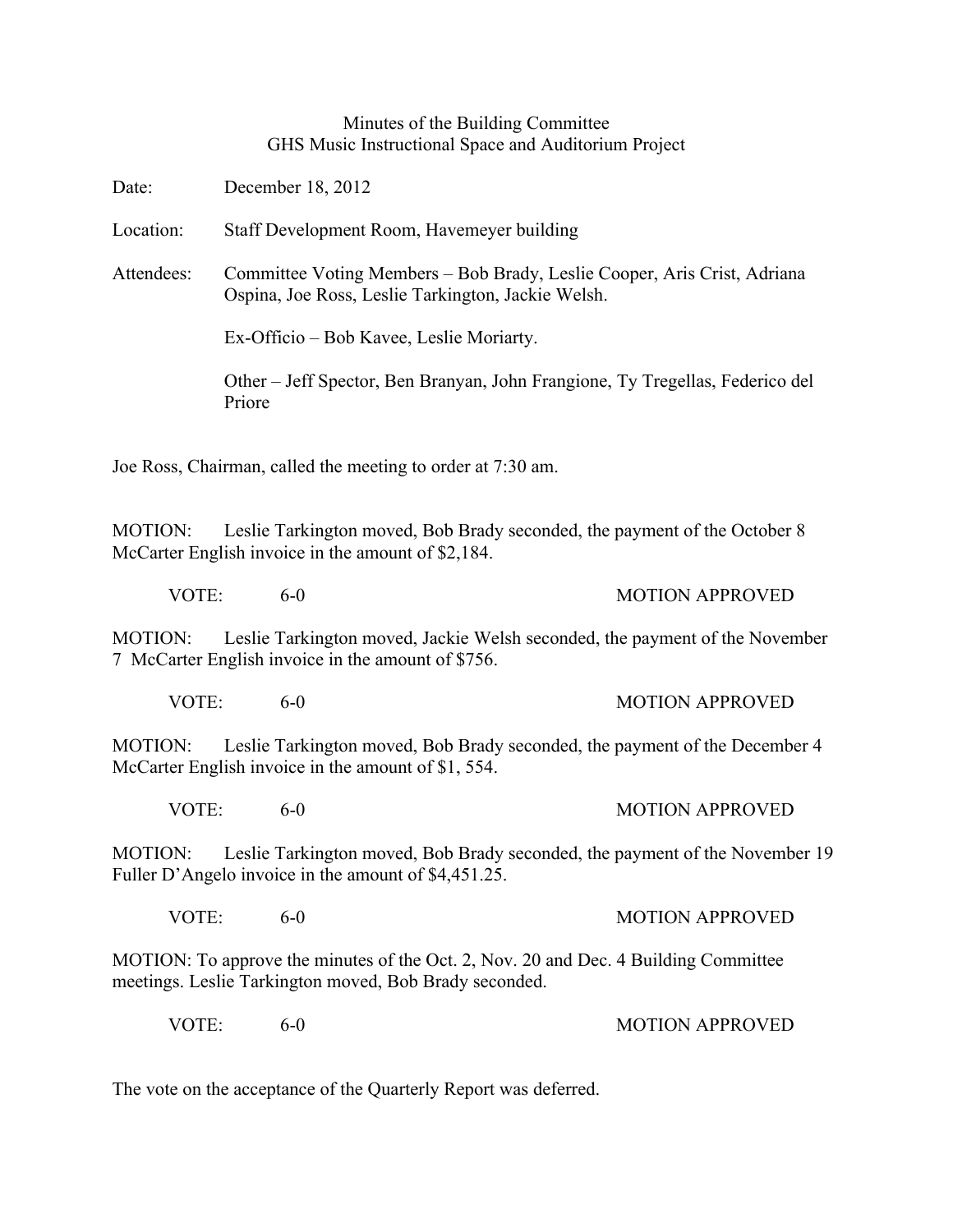**EPA Update**: The letter from the EPA was received and on December 10, the BOE accepted the terms of the letter.

**BSF:** The BSF is meeting to discuss on December 31. They understand the pressure we are under and should be able to give their approval in a week if there are no issues. They may have questions about the drainage (retention system changing to detention system) as discussed in the EPA letter. BSF needs to be comfortable with that information.

**Building Permit Updates**: Peter Robinson still wants to have one more meeting with the Fire Marshall. David is trying to schedule that for this week.

Discussion of ADD and DEDUCT Alternates followed. The scope of the drawings must be bid, and some alternates involve multiple trades.

- A. Separate demolition package. Included in scope.
- B. Eliminate
- C. Yes for site work. Eliminate silva cells (also K,L,M) May bid silva cells in future.
- D. Eliminate
- E. Eliminate
- F. Keep
- G. Keep
- H. Keep
- I. Keep
- J. Keep
- K. Eliminate
- L. Eliminate
- M. Eliminate
- N. Keep
- O. Keep
- P. Keep

This equals 8 ADD Alternates

- Q. Keep
- R. Keep
- S. Keep
- T. Keep
- U. Keep
- V. Keep
- W. Keep
- X. Keep

This equals 8 DEDUCT Alternates